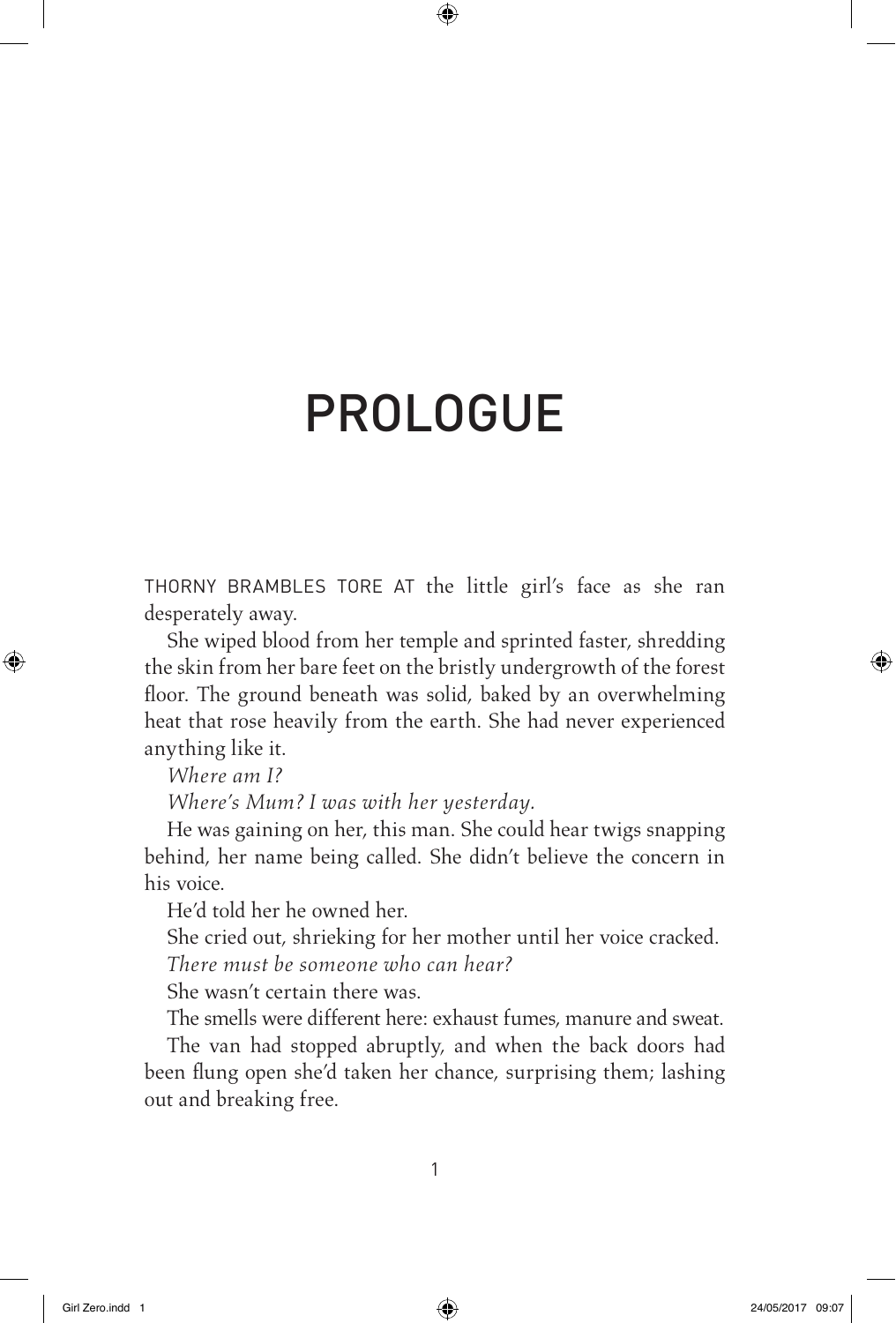Her pursuer was relentless. She had caught a glimpse of him as she'd fled. Heavy-set, balding, with gleaming gold rings on his left hand.

She burst out of the forest, the darkness fading, and was confronted by a sight that evaporated any scrap of hope.

*Open fields.*

Stretching far into the distance. Green, brown and yellow.

Nowhere to hide.

The realization hit her like the heat had.

It was over. No escape.

She turned aggressively, determined not to be taken. She'd learned how to fight on the toughest estate in Bradford, but he gave her no chance. Before she'd locked eyes with her captor, he kicked her legs from underneath her. She hit the ground hard and a sack was thrown over her, overwhelming her with the smell of potatoes, rough fibres scratching her skin.

Unable to see, she lashed out, screaming wildly, but he grabbed the sack and began dragging her back the way she had come.

Then he stopped and she felt him straddle her, knees digging into her sides, his bulk pinning her to the forest floor. Jagged splinters pierced her skin, drawing blood.

Strong hands seized her neck through the rough fabric.

A sudden sharp scratch in her arm and it all came flooding back: she had felt this before.

A blackness invaded her vision and the world began to spin as the sound of her attacker's heavy breathing grew fainter. His words, in a language she didn't understand, floated away.

The grip around her neck relaxed, the coarse sensation of the sack across her face faded and a sudden warmth enveloped her.

*A nightmare.*

That was all.

She opened her eyes, her head heavy and spinning.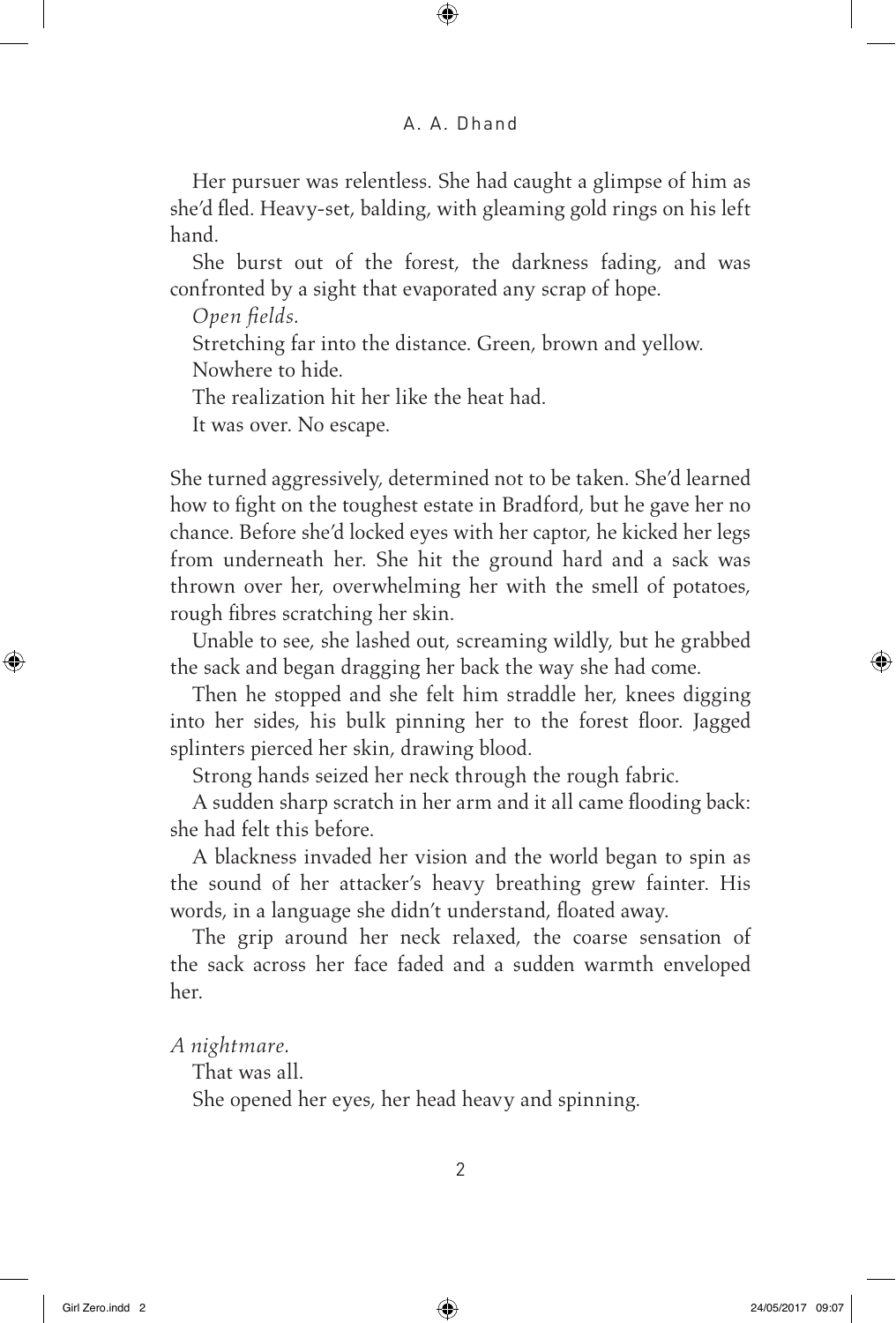The darkness was absolute, the atmosphere thick, the air rancid and damp. She called out, her voice echoing, alien and frightened.

*Not a nightmare.*

She moved to stand but it made her feel more vulnerable, like she might somehow be seen, so she cowered, huddling her arms around her knees despite the heat.

She tried to scan the room – to make anything out in the dark. There was nothing; escape seemed impossible.

The dark had always terrorized her. At night her mother had left a bedside lamp on so she wouldn't be afraid.

A pernicious, crippling fear was making her breathless.

*I'm going to die here.*

She clamped her eyes shut and imagined she was at home, in the darkness of the cupboard below the stairs where her mother sometimes sent her when she was bad.

She started to cry – slowly at first, before hysterical sobs took over.

Then, everything changed.

A voice to her left. Young, like hers.

'Don't worry,' it whispered, 'you're not alone.'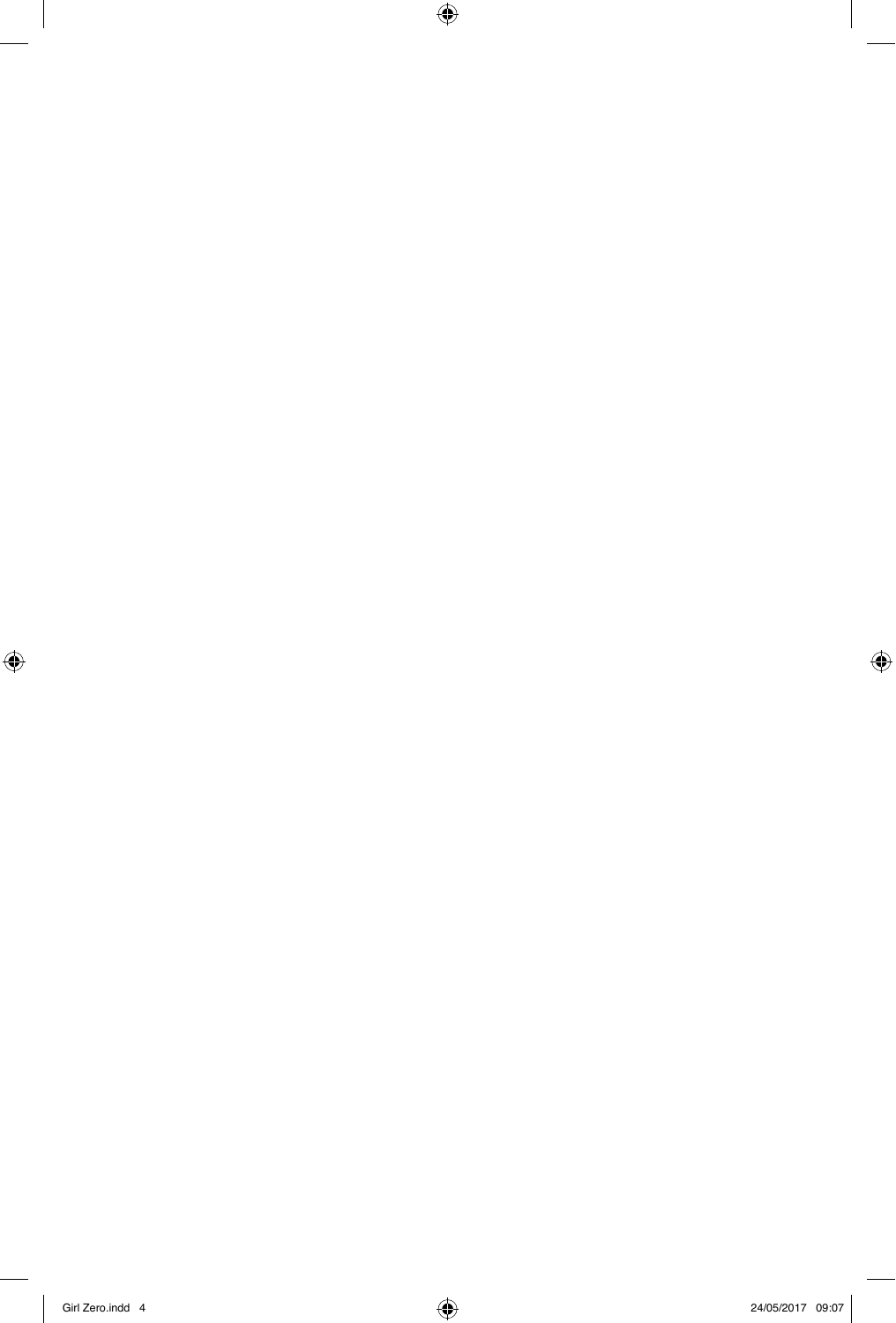# **ONE**

## *Eleven years later*

ANOTHER MURDER IN BRADFORD.

*Another.*

Detective Inspector Harry Virdee had taken the call an hour ago, a far from unusual event for a Monday morning.

Damn city was killing itself; killing him.

*Why today?*

Bad karma. No, the worst karma*.* Like disturbing a minute's silence for the dead.

Shit, he was getting more and more superstitious every day. He'd known this would happen when he married Saima.

What's next, Harry? Avoiding walking under ladders, fearing the number thirteen?

Bradford didn't appear to care for karma, Harry's or its own.

Gotham*.* That's still what the papers were calling it. It hadn't helped that the article had gone viral.

Pissed Harry right off.

He checked the time on the dashboard.

 $03:50.$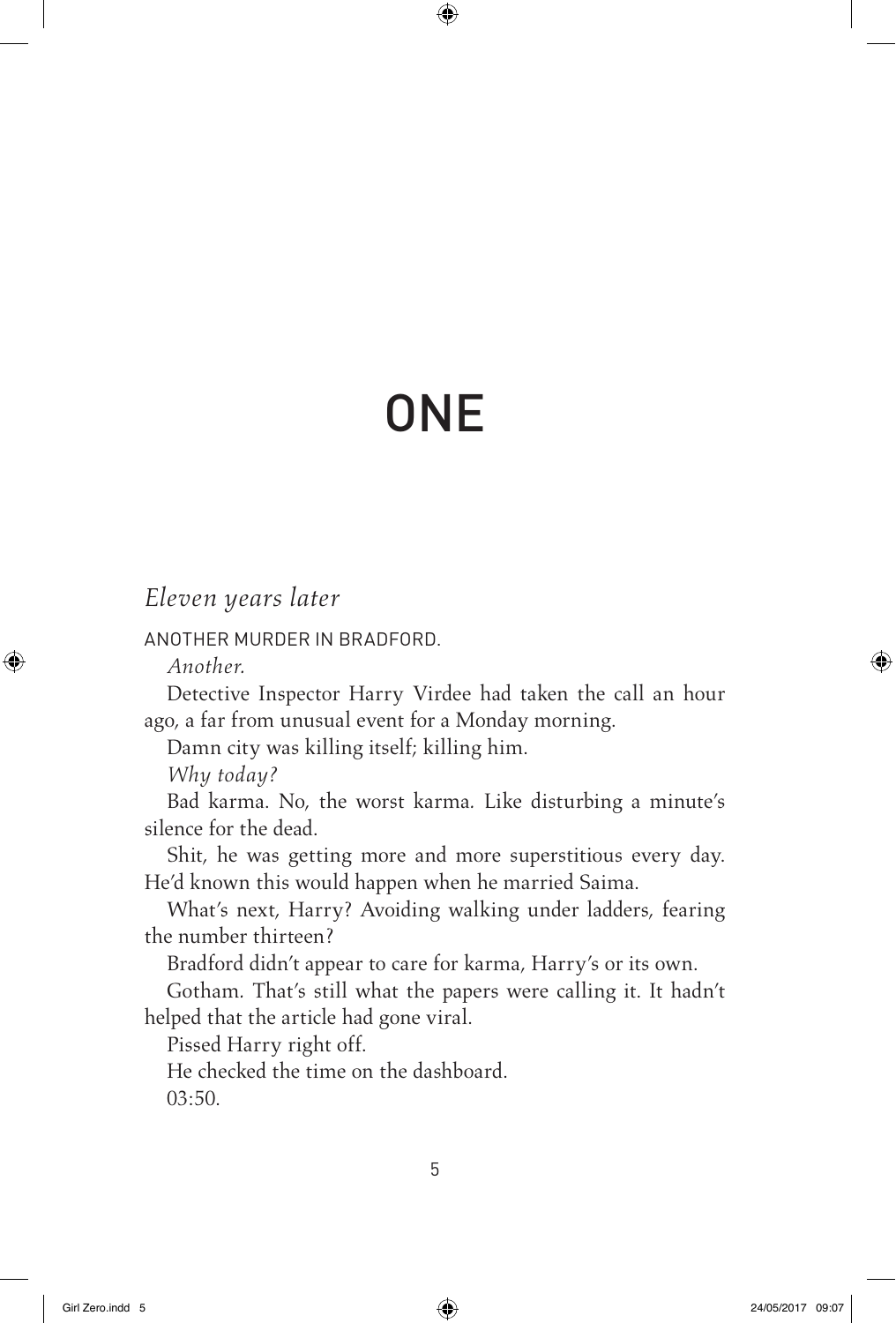He had left home shortly after receiving the call, but wasn't at the murder scene yet. Instead he was parked outside a house four miles away in Ravenscliffe, one of the most deprived areas of the city. Residents here were a third more likely to receive government benefits and crime was out of control.

Harry's team were regulars around here.

The occupants of number 19 Belle Avenue had never been interested in benefits.

Barry King had been a postman. His wife, Sheila, was a dinner lady. They'd both been signed off work.

Clinical depression, after losing their only son. Michael, nineteen at the time, had attempted to rob Harry's father's corner shop. The robbery had gone badly.

*Wild arterial spray.*

Harry had gone to his mother's defence and stabbed a pair of scissors into Michael's throat. Worse still, he'd got away with it. The guilt had been suffocating him for the last twenty years. One way or another it needed dealing with, and he knew the process started with the short journey through a rusted gate and up the footpath to a green door.

To tell Mr and Mrs King what? That he was sorry?

For which part?

That their son had joined a bad crowd?

Or that Harry had allowed someone else to take the blame for a murder he had committed?

He switched off the engine of his ageing BMW and removed the keys. His eyes lingered on his keyring, a picture of his one-yearold son, Aaron. He smiled at the image, then glanced at two unopened presents on the passenger seat.

Today was Diwali, the Indian New Year where gifts were exchanged and candles lit as a reminder that light would always overcome dark. Harry was no longer a practising Sikh but he entertained the tradition as his wife was determined to fuse their different backgrounds, which meant celebrating everything – as much for their son as to prove their families wrong about their marriage.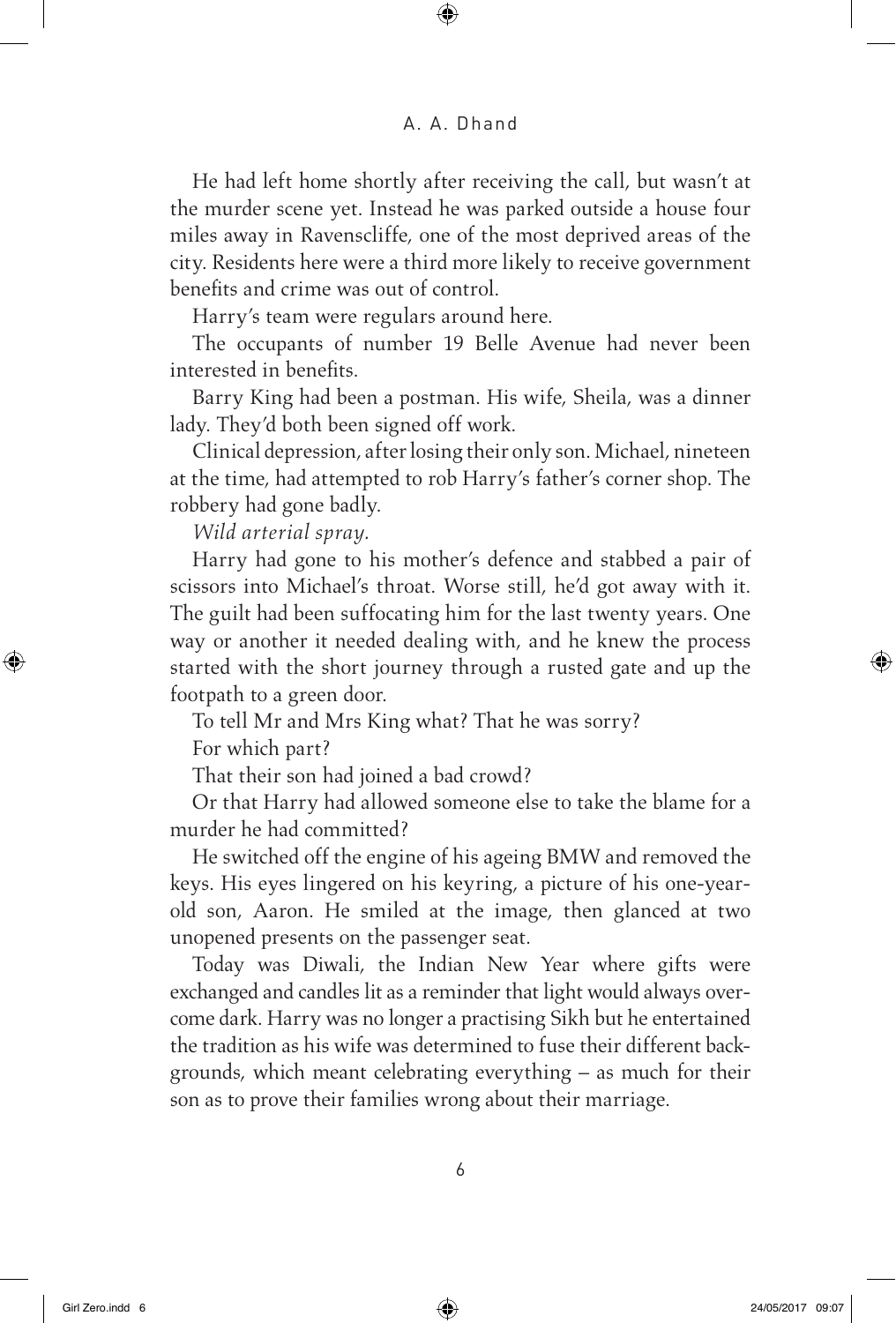Harry glanced at the house.

*You put the lights out in there for ever.*

What if Aaron got involved with a bad crowd? And it cost him his life?

*Is that fair? Is that reasonable?*

'Fuck,' he whispered and ran his hand over his face, scratching at thick stubble. 'Argh,' he said and clamped his eyes shut. 'Why do you keep doing this? Let it go. Let it fucking go.'

It was no coincidence Harry had ended up working in HMET, the Homicide Major Enquiry Team, in Bradford.

Trying to correct his karma.

His colleagues thought he was just obsessive. They didn't know.

Only one person knew the truth: his brother Ronnie, who had taken the blame and gone to prison for Michael King's murder. It was a decision that had shaped the rest of his life.

Two decades on, Ronnie Virdee was the most powerful criminal in Bradford, the head of a cartel that controlled the supply of drugs on the city streets . . .

Harry focused on the door.

Maybe tomorrow?

Diwali. New beginnings.

New choices.

Harry started the car and pulled away from the house, heading towards the murder scene.

Wapping School had been built in 1877, on the fringes of the city centre. Like much of the city, the school had decayed into ruin.

Harry parked beside two patrol cars. He glanced towards the night sky, black like the soot soiling the once-impressive Victorian building.

A dead body here. It felt symbolic.

He got out of the car, opened the boot and pushed aside a fiftyshot firework. Bonfire night was two days away but he'd planned to surprise his wife and light the firecracker tonight. Saima might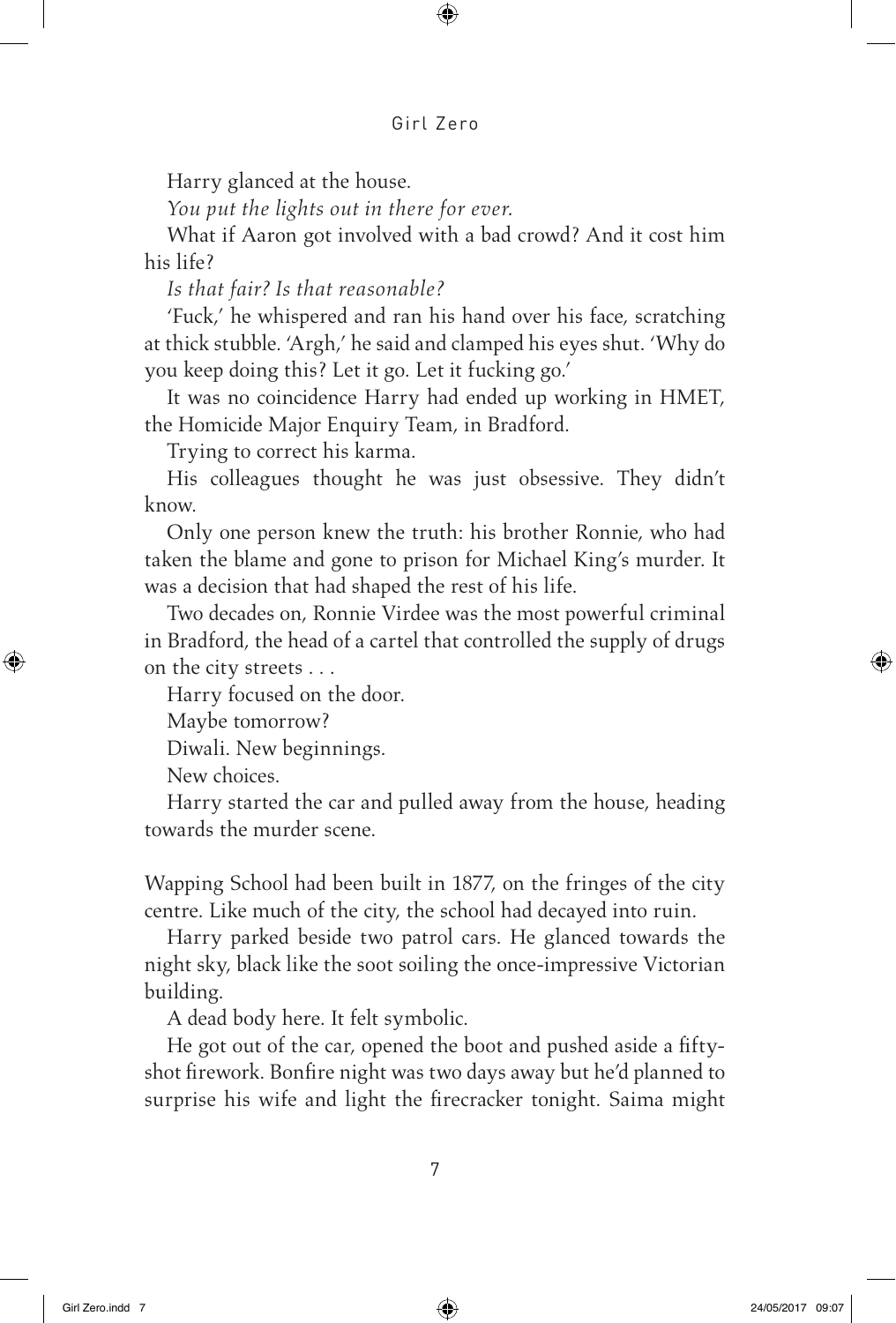have been thirty-five, three years younger than Harry, but she still reverted to an excitable child at the mention of fireworks. More importantly, it was the perfect way to celebrate their first Diwali with Aaron.

He slipped on a raincoat, grabbed his SOCO suit and a torch. Beside them was a large black holdall that contained Harry's bulletproof vest and an illegal stun-gun – gifts from Harry's brother and permanent reminders that he was walking a glass tightrope, one apt to break at any moment.

*You get him to stop, there is no other choice.*

Harry closed the boot and leaned against the car. He saw the outline of a uniformed officer coming his way. A patrol bobby – first responder.

'Morning, Detective Inspector.'

Harry acknowledged him with a nod and got the headlines. DS Gemma Eccles was inside. She'd been the one to call him in.

He walked behind the PC, shining his torch up on to a building in woeful condition, the metal fencing around its perimeter breached in many places. The school had been derelict for years. Like so many heritage sites in Bradford, it had fallen into disrepair and simply been left to rot.

Harry focused on a white plaque by the entrance.

*Wapping First School*.

A vandal had spray-painted a red line through the first word and scrawled *Pakis First School*.

Harry stepped through a gaping hole where the entrance had once been, into a graveyard of broken dreams. The roof was missing, moonlight shining into the room. Dark, unsettling graffiti across the walls showed a veiled Islamic woman crying, her cowering body surrounded by what looked like skinheads. The school might once have been a refuge for vulnerable kids from the local area; now the place was infected by a dank misery.

Harry and the PC picked their way carefully across a floor strewn with old needles, used condoms and pornographic magazines. There were dead rats and the carcass of what might have been a cat.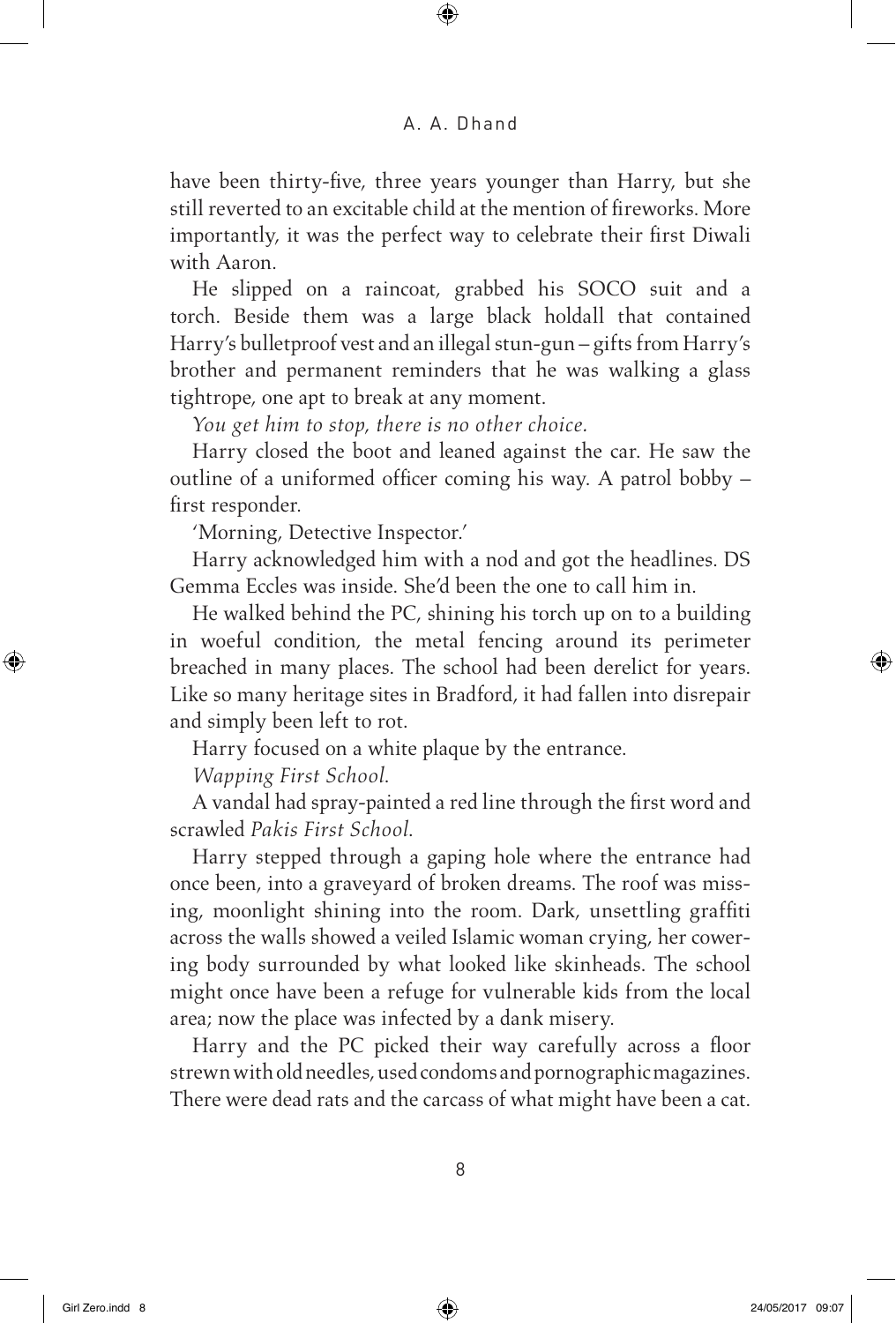Dust swirled, forcing the taste of abandonment down the men's throats.

With deep unease, Harry arrived at the far end of the building: a disused swimming pool. Now simply a pit in the ground, twenty metres by ten, one end filled with rubble from a partially collapsed ceiling.

In the centre, lying awkwardly across the bottom, was a body. A murder case on the morning of Diwali.

Harry was briefed by his DS, listening as the ghoulish atmosphere of the place crept into his mind. An anonymous tip had led first responders to the body, but the caller hadn't stuck around. Harry moved away and lowered himself gingerly into the pit while Eccles finished her speech.

He approached the body, shining his torch on the floor, taking care where he placed his feet.

Realizing that he had been involuntarily holding his breath, he let it out slowly, watching it form a white mist in the chill as he squatted beside the remains.

He glanced once again around the room before his eyes settled on her and made a familiar silent promise.

*I'll find out who did this.*

*For you.*

*And for me, to balance my karma.*

Harry focused on the victim: Asian female, five-six, petite, maybe size eight; long black hair chaotically strewn across her face. It was hard to place her age.

She was on her back with a large kitchen knife sticking out of her chest.

Harry reached forward and shone his torch directly on the body.

Deep red stains on her white top.

A gold bangle on her left wrist; a Kara; a religious symbol of Sikhism.

Not stolen.